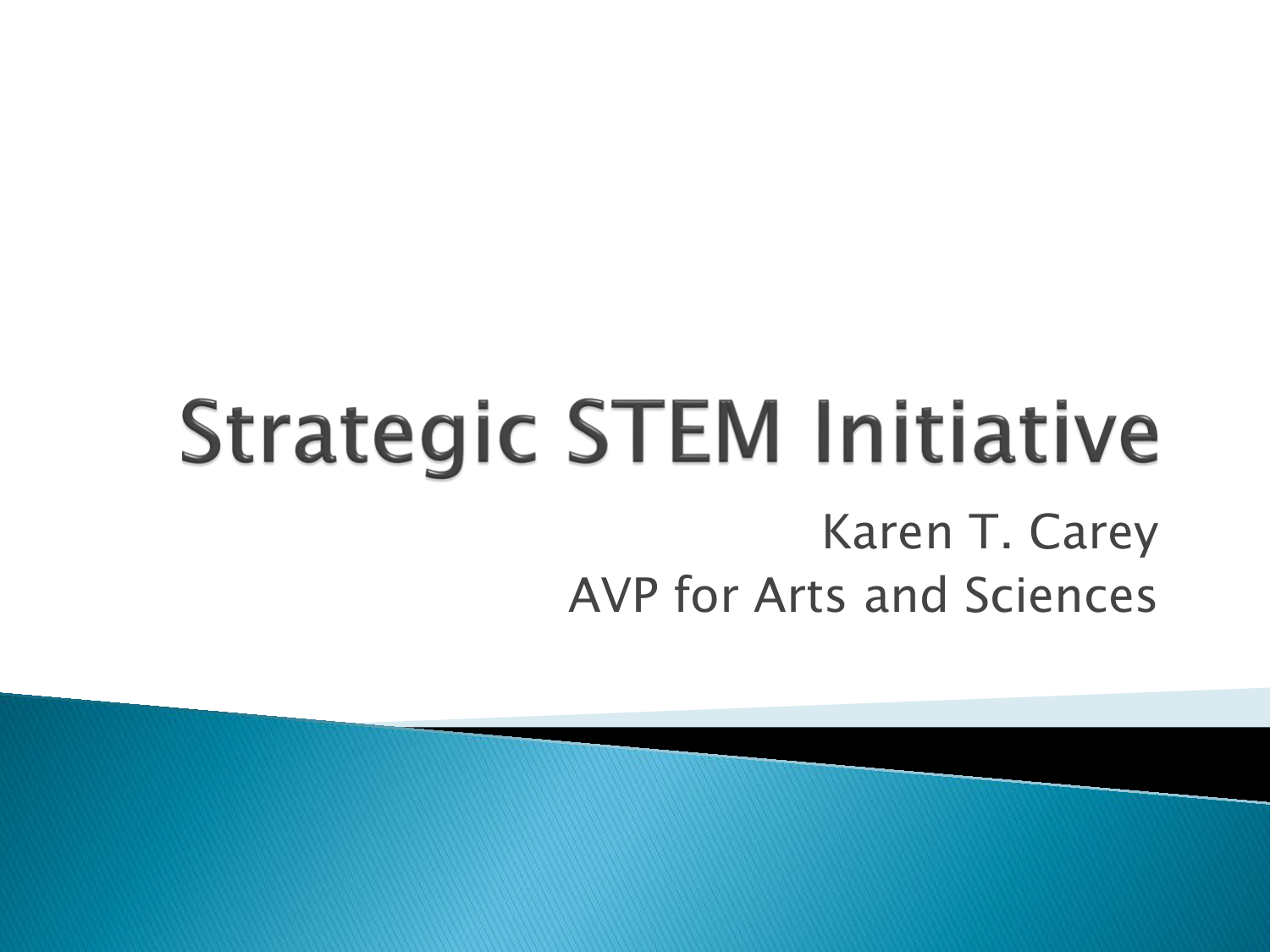- ▸ The purpose of the Committee is to engage appropriate offices and stakeholders on campus and in the community to ensure that 2- and 5-year goals outlined in the STEM Initiative Goals and Objectives are met.
- **Three Subcommittees:** 
	- Students
	- University
	- Outreach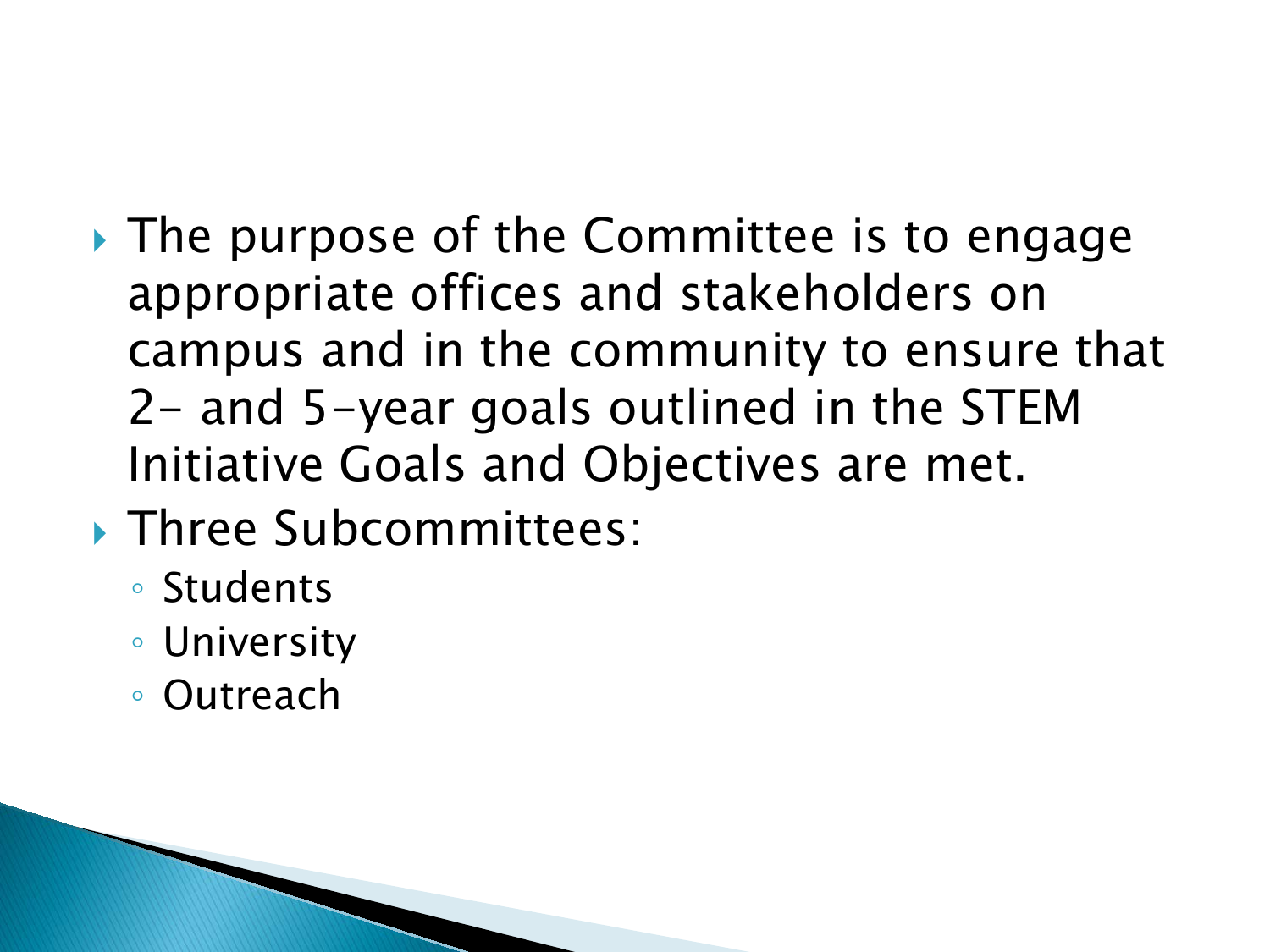### **Two-year Objectives:**

- **Increase number of majors and graduates in** "high-demand" STEM fields.
- ▶ Develop an academic plan to provide infrastructure for supporting STEM faculty scholarship
- ▶ Develop plan for a second science bldg
- ▶ Increase funding from external grants and contracts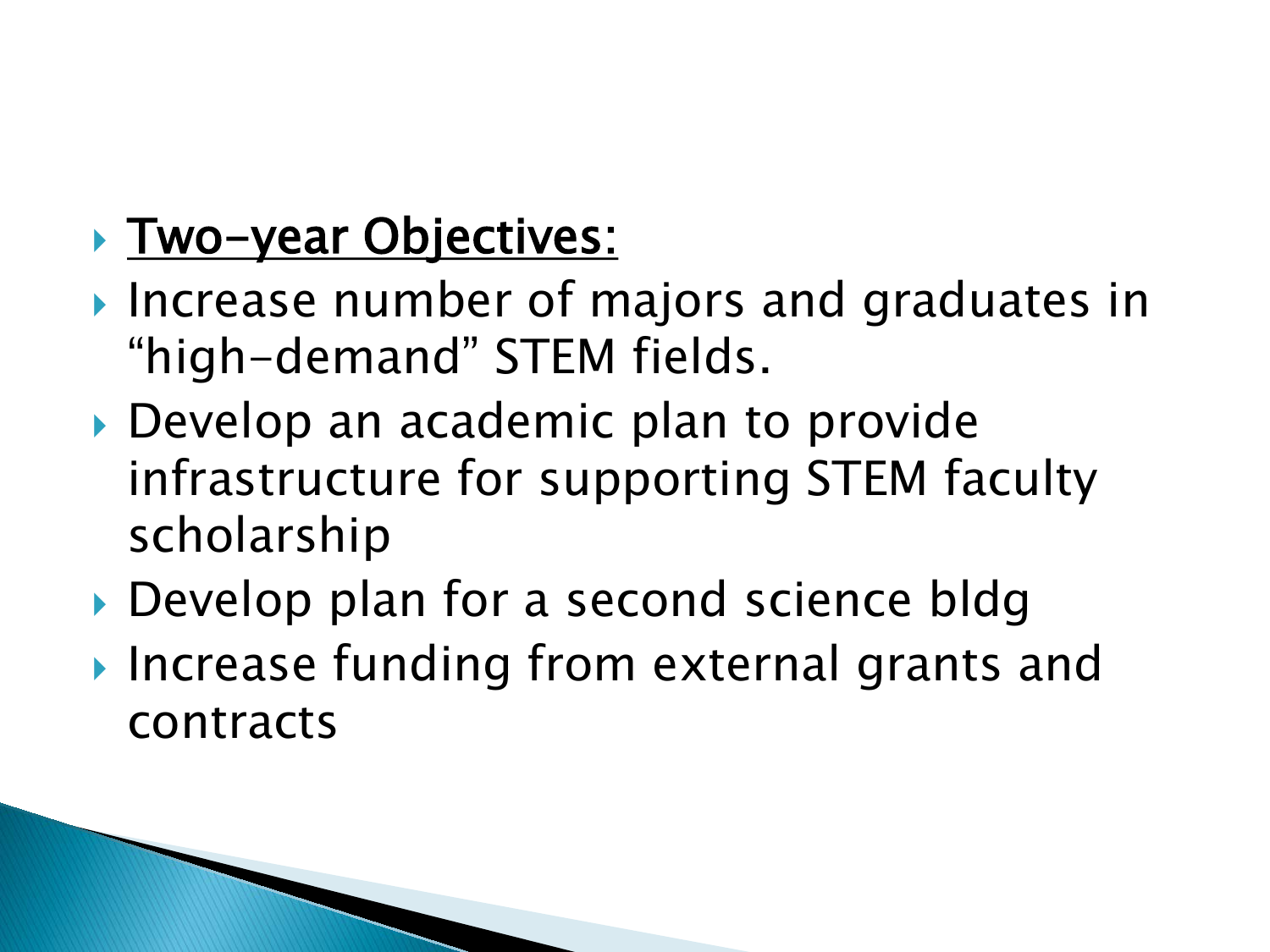- ▶ President's Summer Fellows Award and Provost's Faculty Resource Fund
- ▶ Faculty Development mini-grants continue to be awarded
- ▶ Provost funds the upkeep of the NMR
- ▶ Promote community awareness in STEM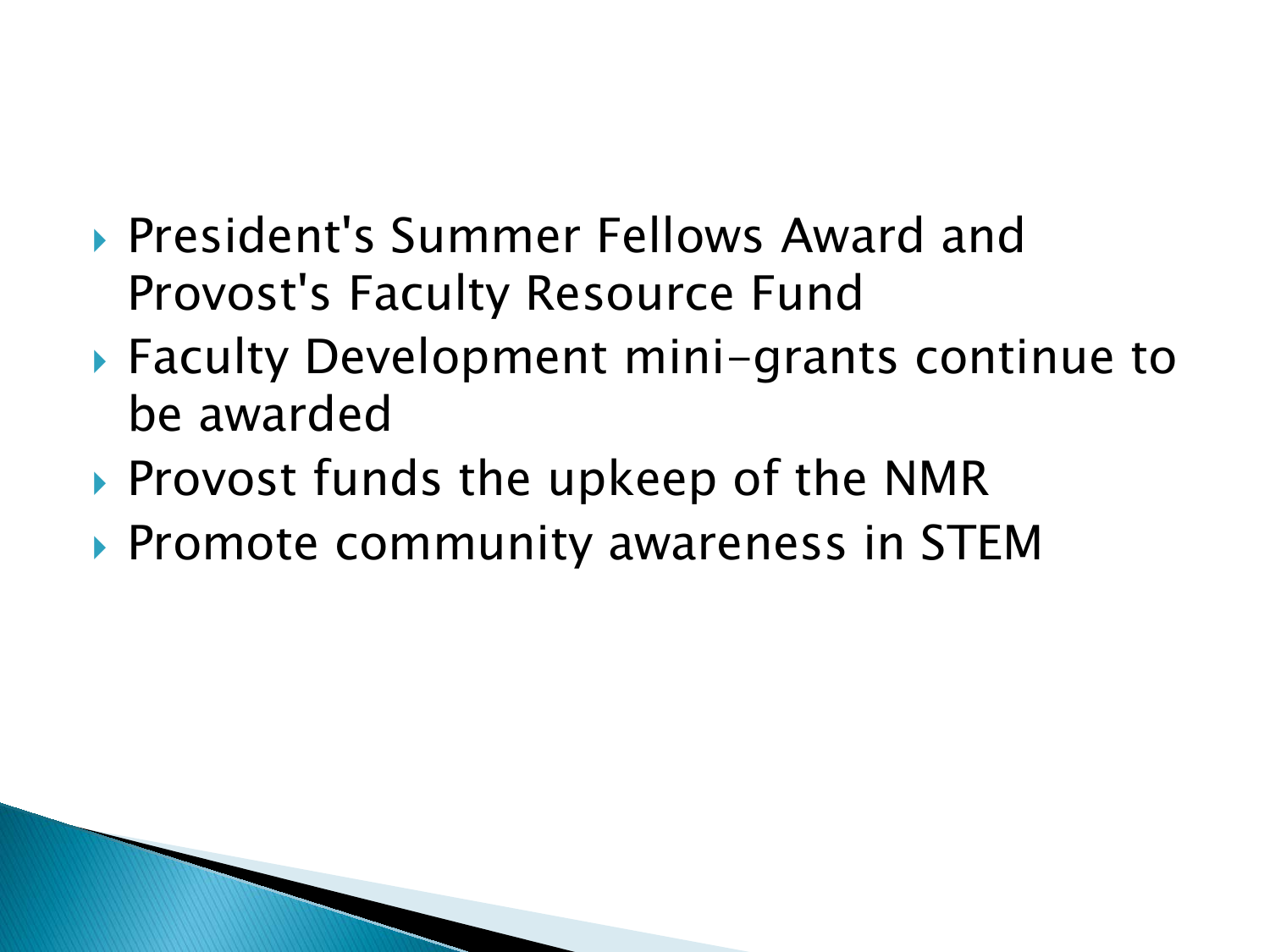### **Five-year Objectives:**

- ▶ Increase the number of under-represented students in the STEM pipeline.
- Continue to increase number of majors and graduates in "high-demand" STEM fields
- Bring CI above the median CSU level of achievements in STEM disciplines
- Completed request for a second science building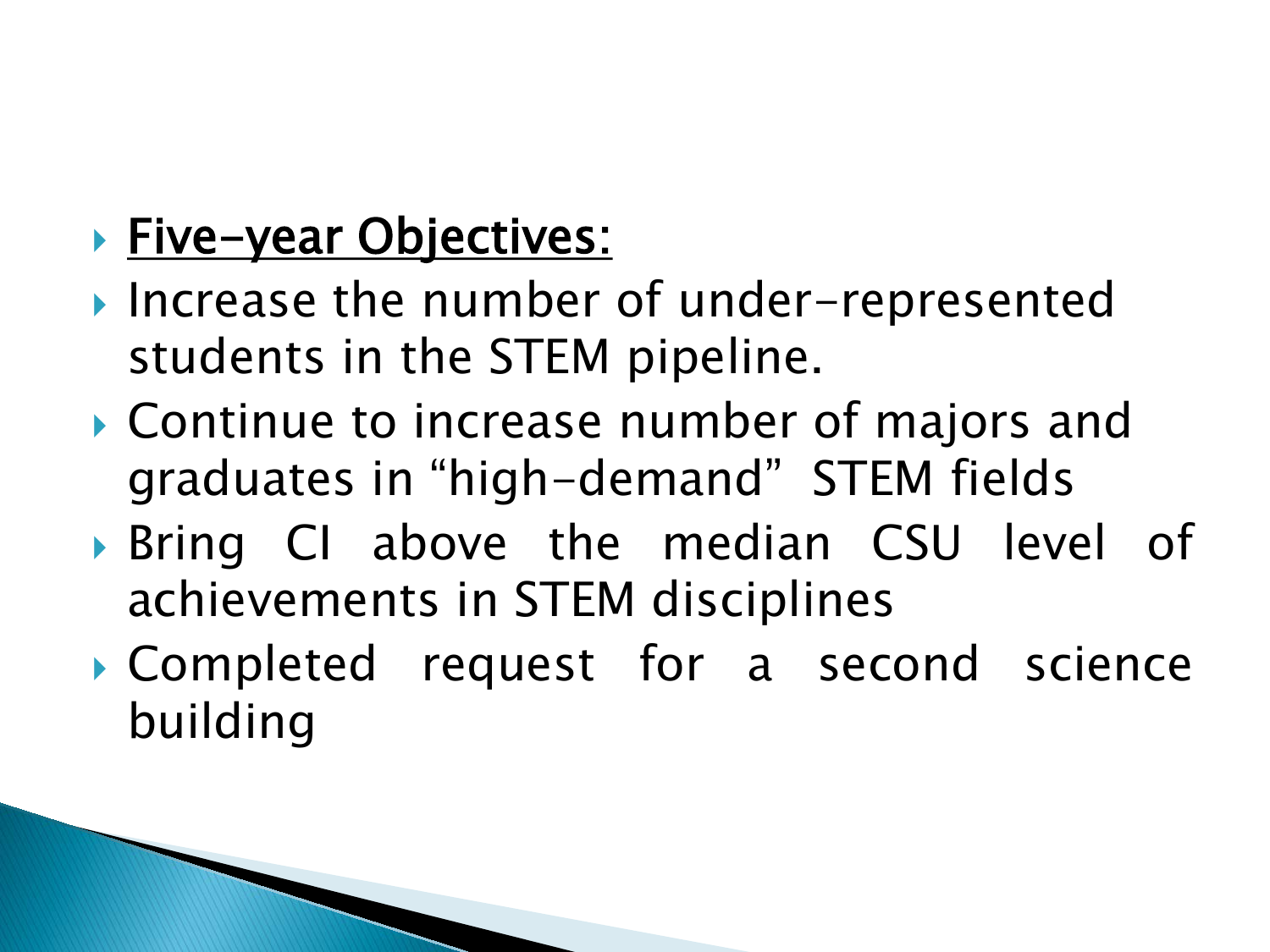- ▶ Promote community awareness in STEM
- ▶ Strengthen Early Assessment Program (EAP) High School Partnerships
- ▶ Develop a coordinated STEM outreach program
- ▶ Strengthen relationships with community college partners in STEM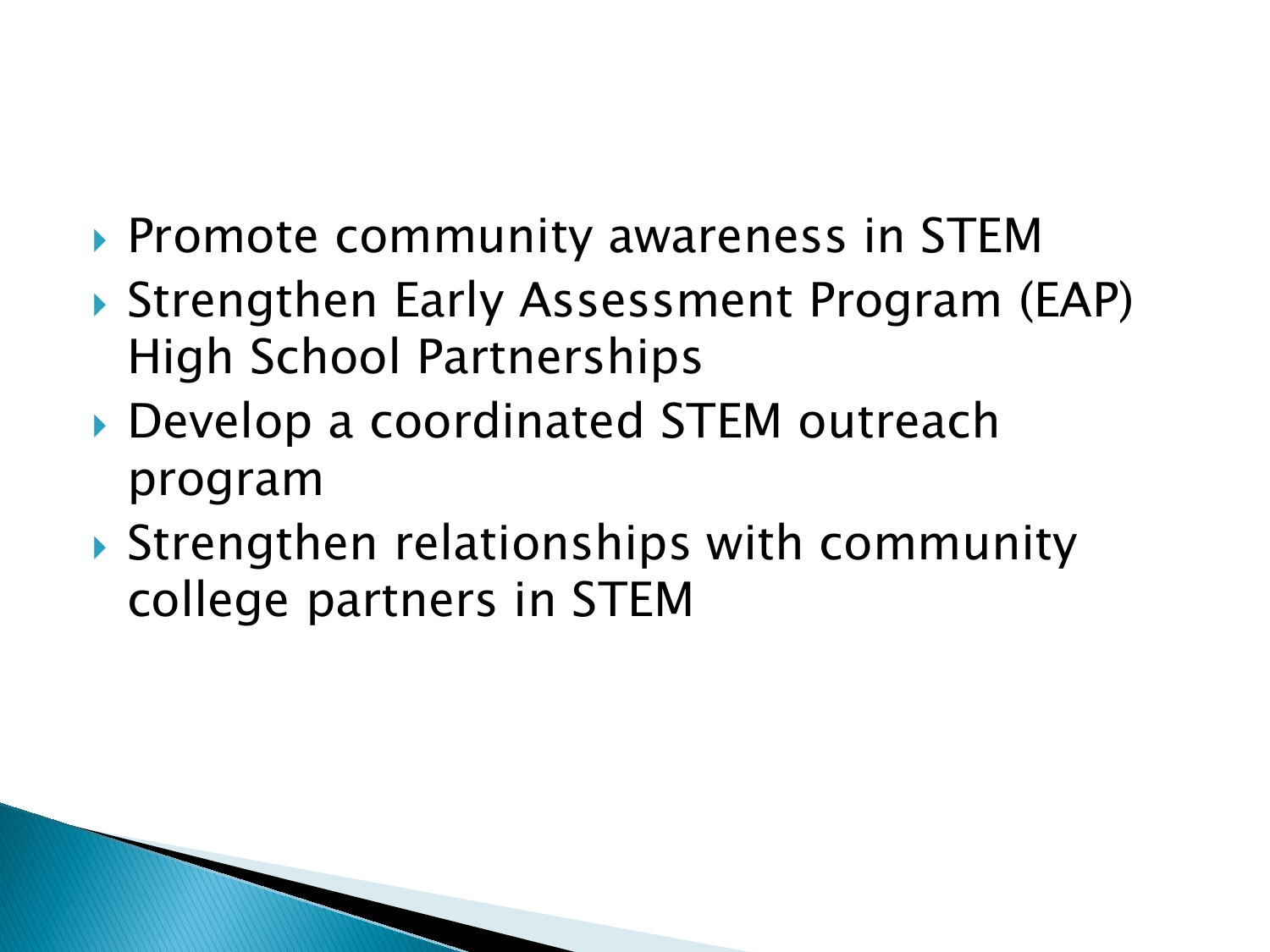# **PROGRESS!**

**■** Increase number of majors and graduates in "high-demand" STEM fields. MAJORS INCREASED BY 2% GRADUATES INCREASED BY 1.5%

▶ Develop an academic plan to provide infrastructure for supporting STEM faculty scholarship

### CONTINUING North Hall and West Hall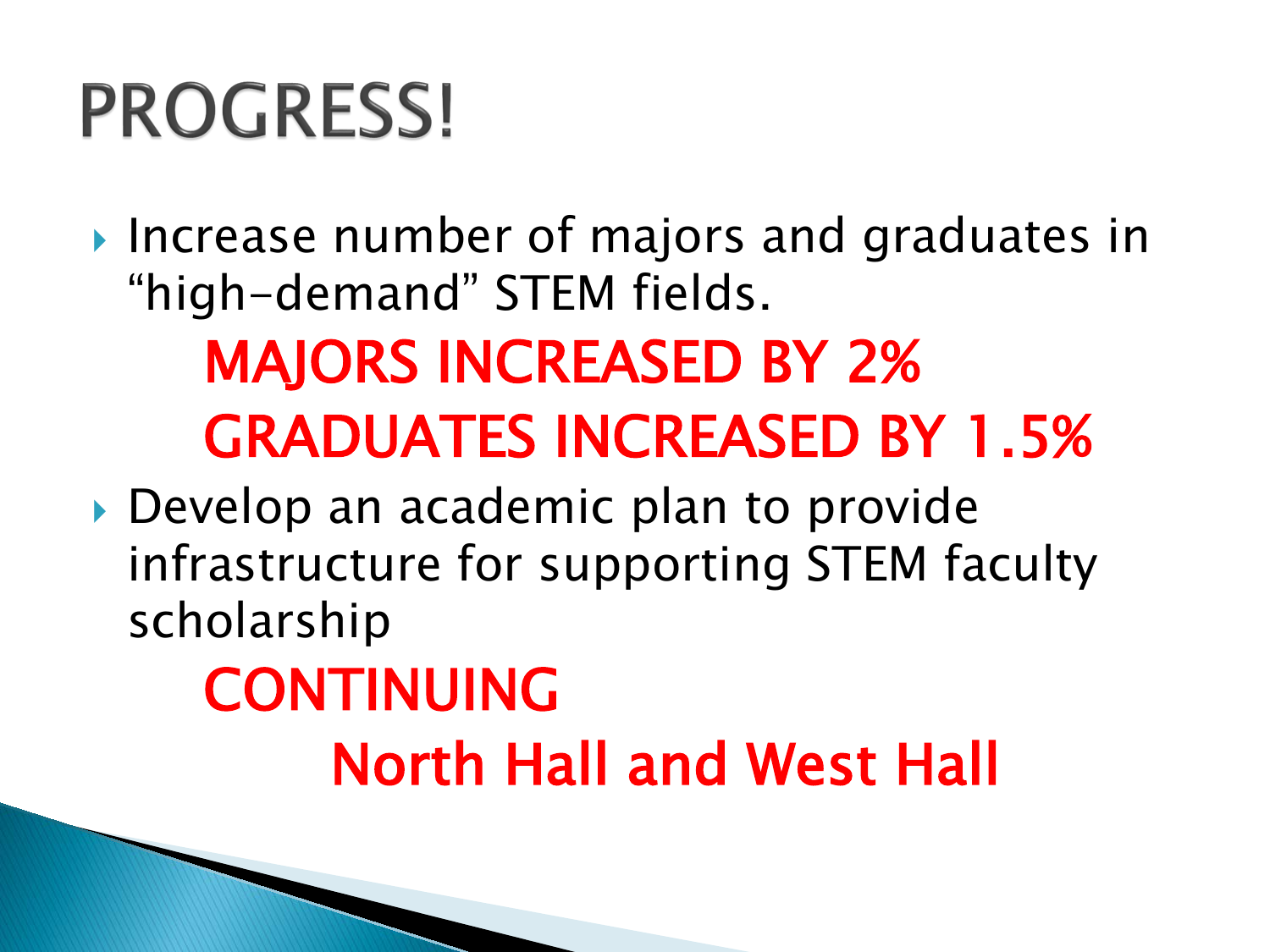▶ Develop plan for a second science building PLAN HAS BEEN DEVELOPED West Hall will help with some of our programs

▶ Increase funding from external grants and contracts \$6,208,058 in this fiscal year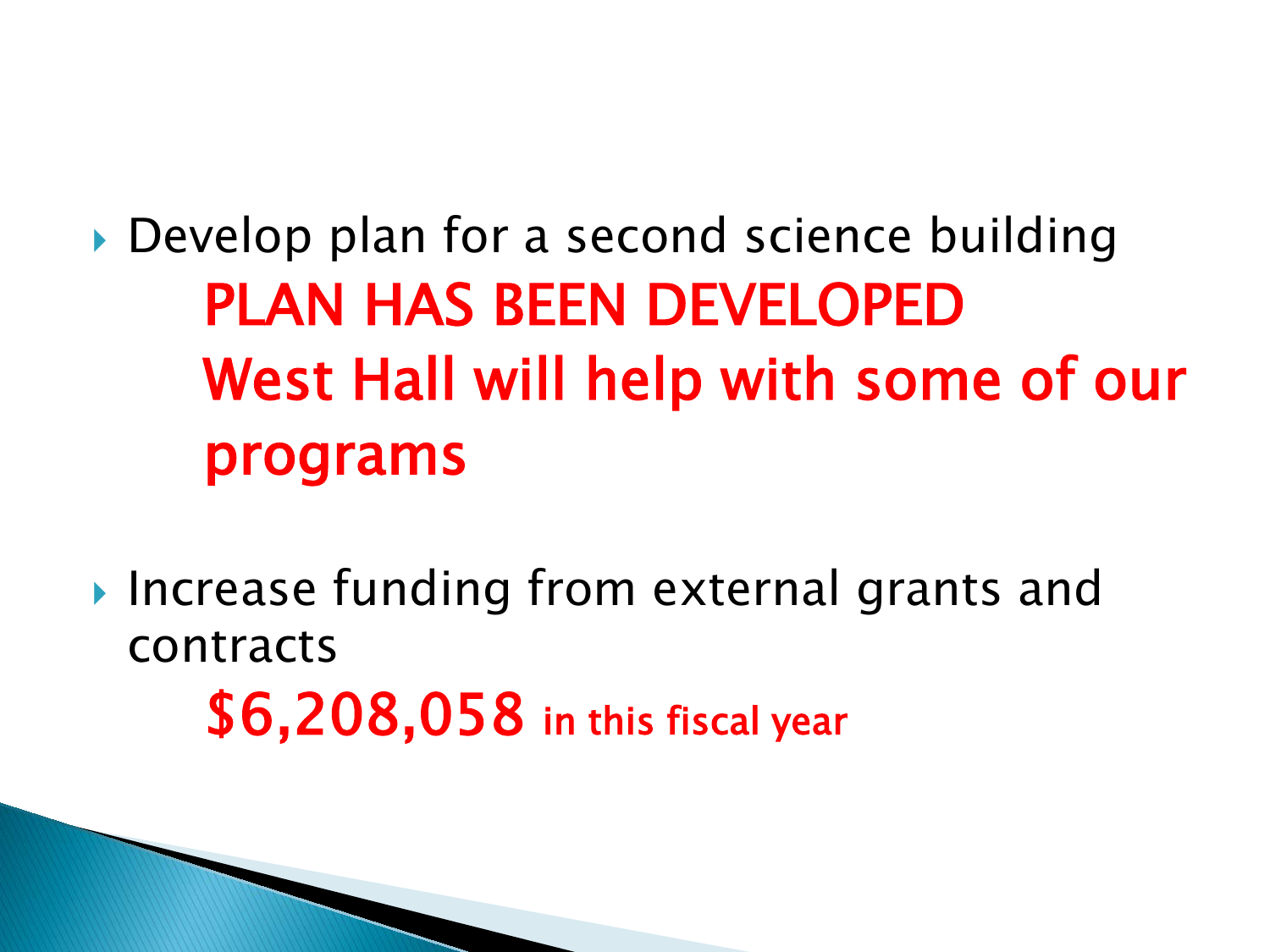- **President's Summer Fellows Award and** Provost's Faculty Resource Fund
- ▶ Faculty Development mini-grants continue to be awarded
- ▶ Provost funds the upkeep of the NMR

 ALL CONTINUE TO BE FUNDED DUE TO THE GENEROSITY OF THE PRESIDENT AND PROVOST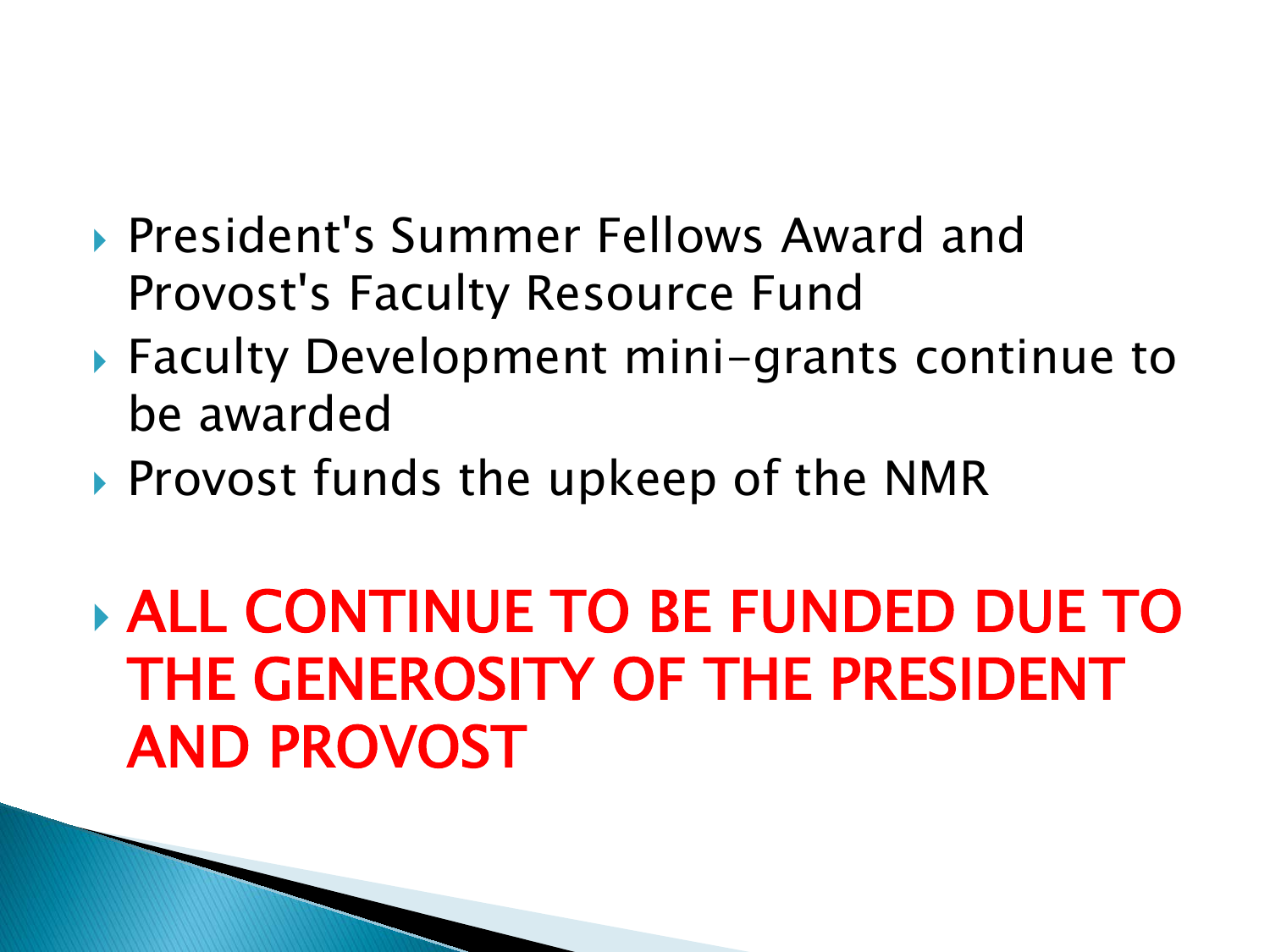### ▶ Promote community awareness in STEM ◦ A CONTINUING GOAL

 PROGRESS HAS BEEN MADE WITH MANY CONSTITUTIENCIES; PRIMARILY THE PUBLIC SCHOOLS and COMMUNITY COLLEGES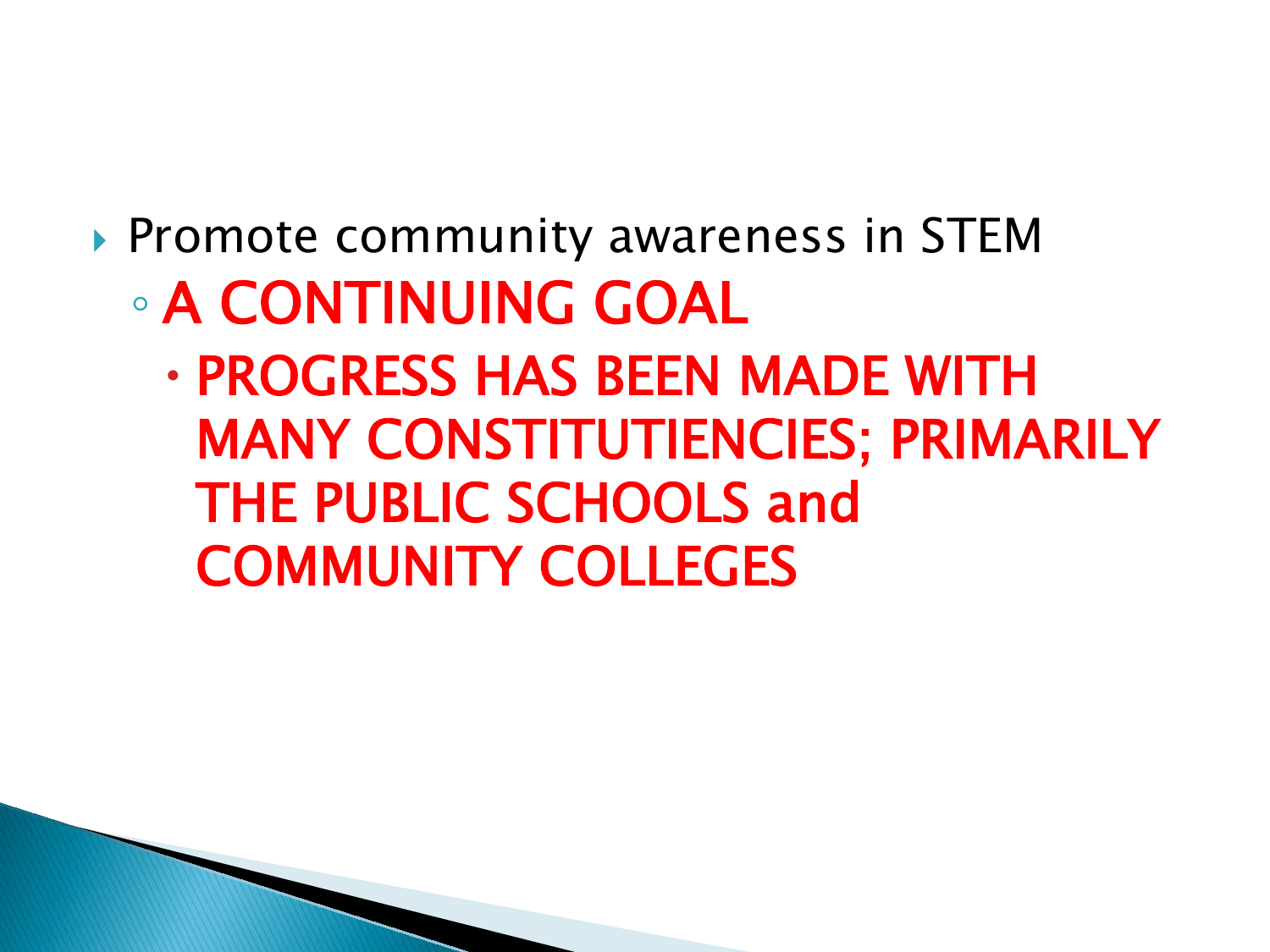▶ Increase the number of under-represented students in the STEM pipeline. HAS INCREASED BY 5%

▶ Bring CI above the median CSU level of achievements in STEM disciplines MAKING SIGNIFICANT STRIDES IN THIS AREA; EXTRAORDINARY DUE TO OUR SIZE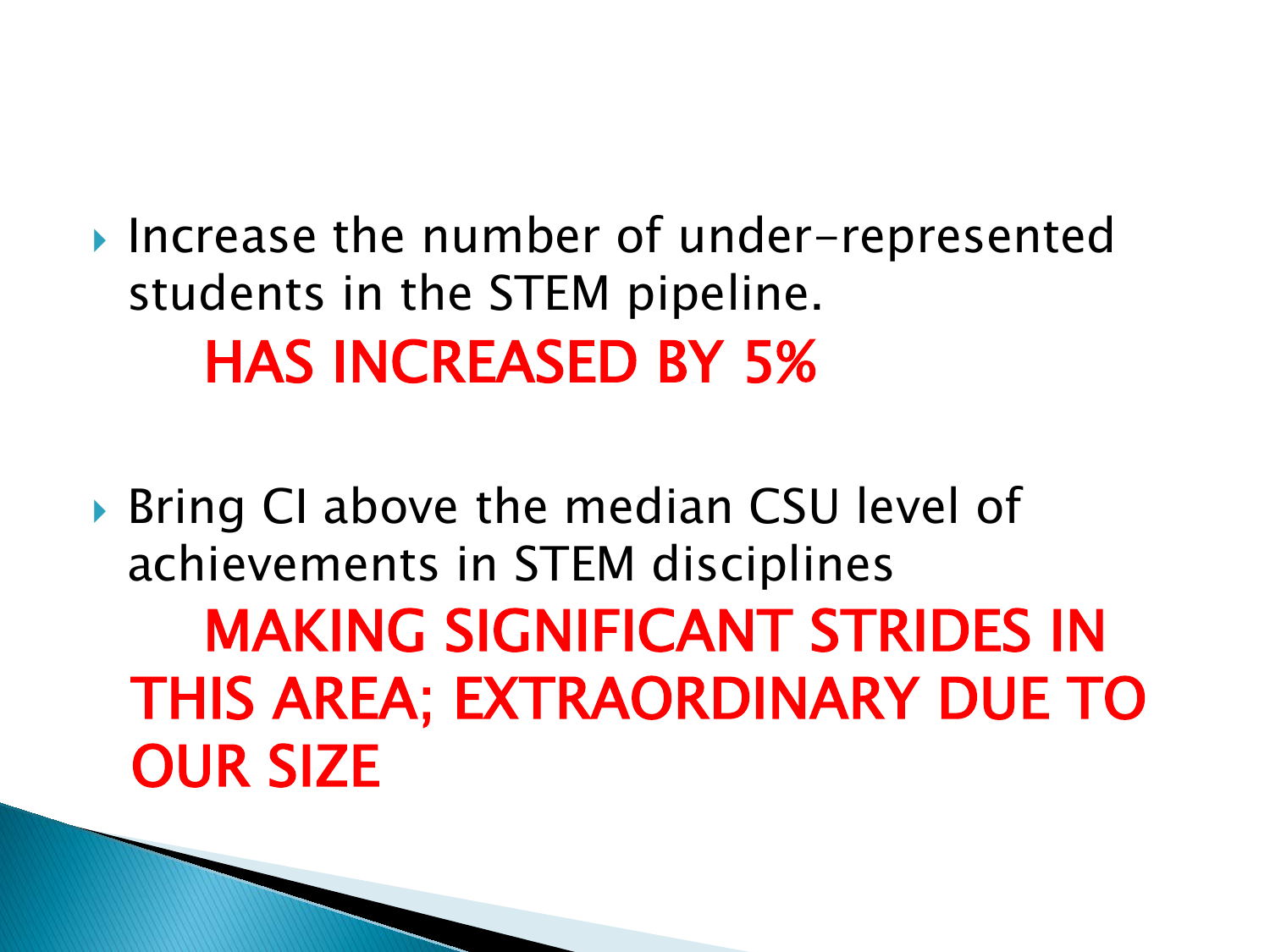▶ Promote community awareness in STEM ONGOING

 Strengthen Early Assessment Program (EAP) High School Partnerships PARTICIPATION OF HIGH SCHOOL STUDENTS IN EAP HAS INCREASED 5%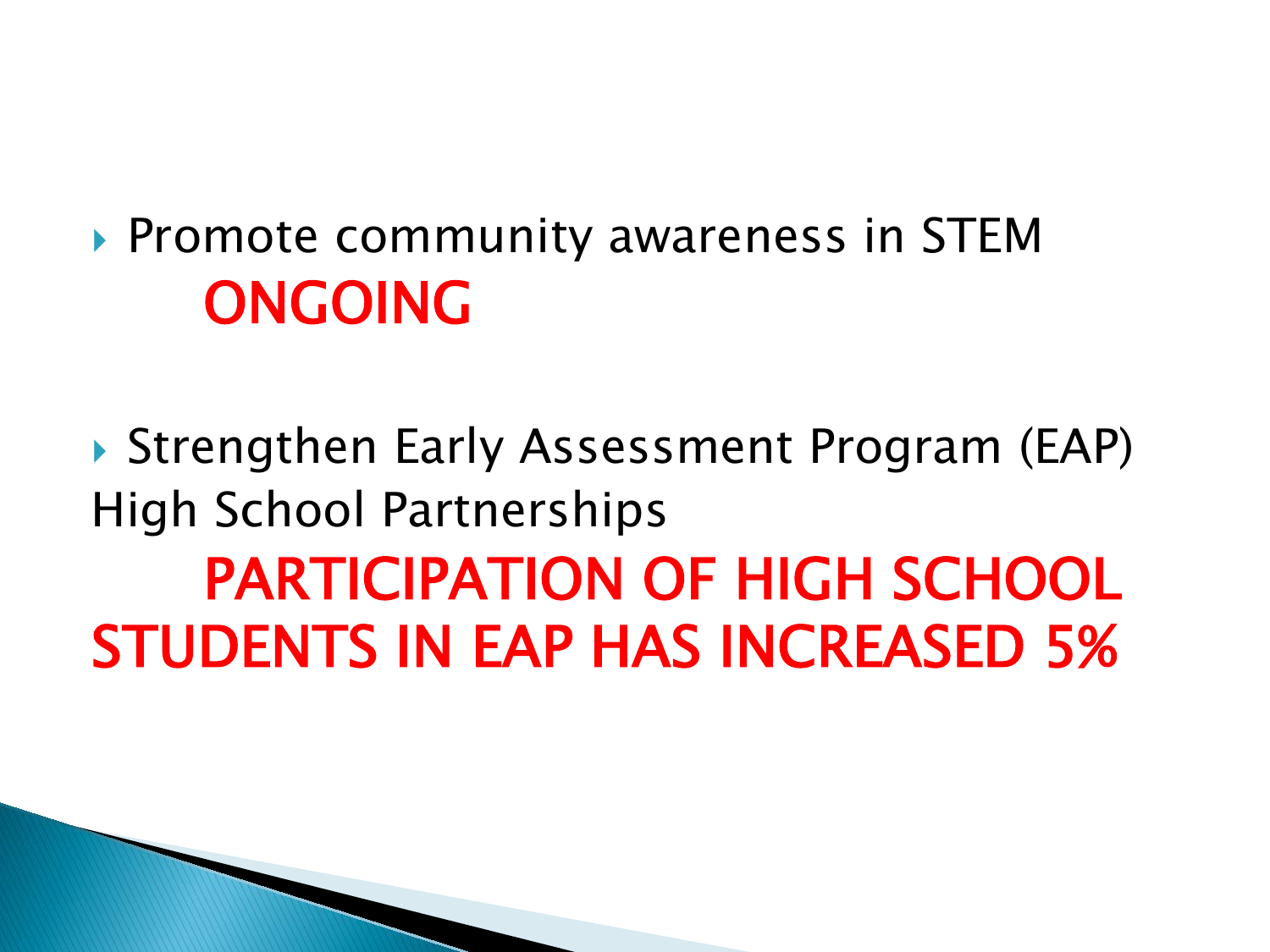▶ Develop a coordinated STEM outreach program

> ONGOING – SUPPORT IS NOW AVAILABLE FOR THE SCIENCE CARNIVAL SCIENCE EXPO AND SCIENCE FAIR

HAVE PROVIDED SERVICE LEARNING IN STEM COURSES AS WELL AS IN-SERVICE TEACHER WORKSHOPS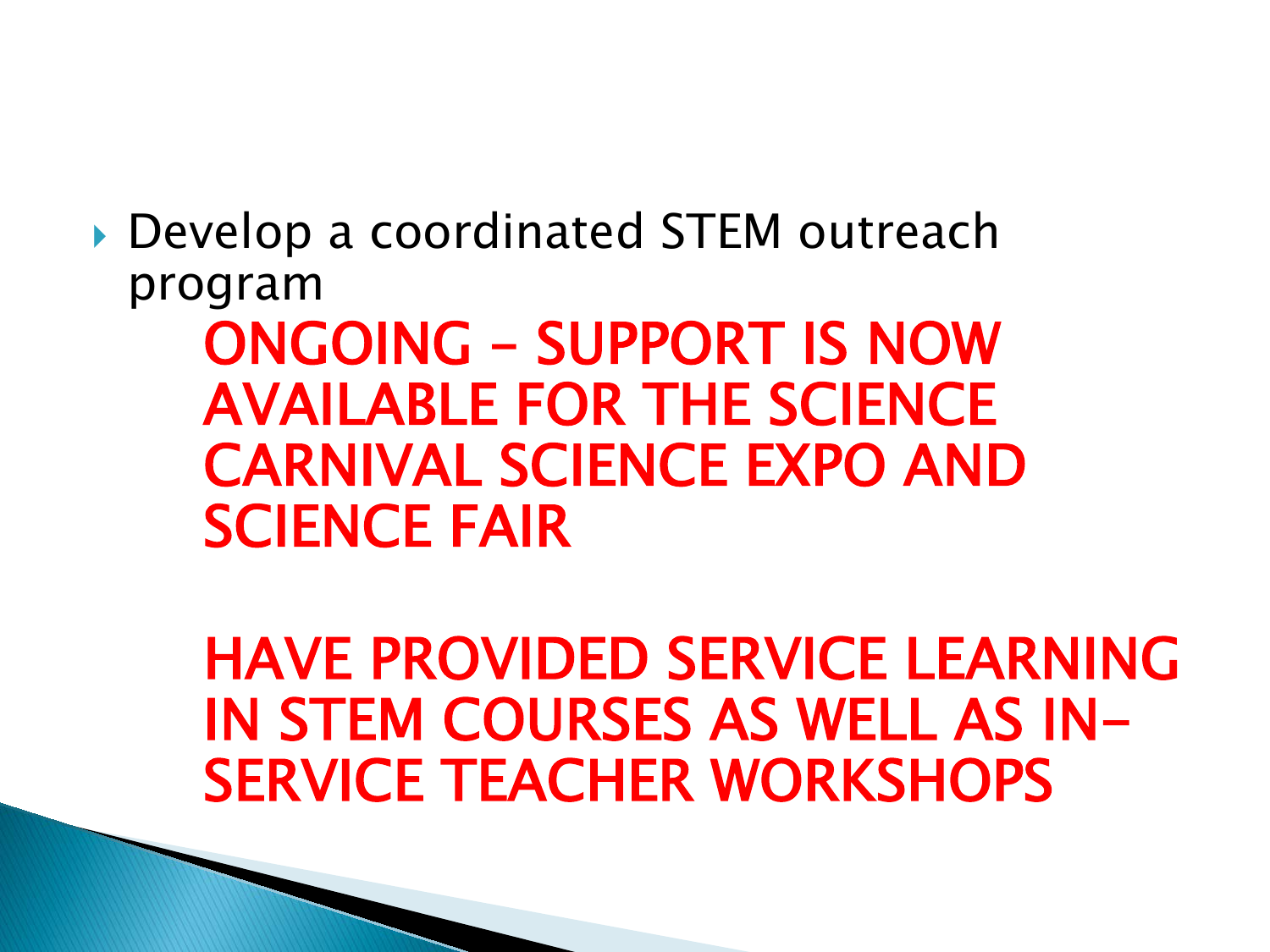▶ Strengthen relationships with community college partners in STEM SIGNIFICANT IMPORTANT RELATIONSHIPS FORGED WITH COMMUNITY COLLEGE PARTNERS THROUGH OUR GRANTS AND THEIRS.